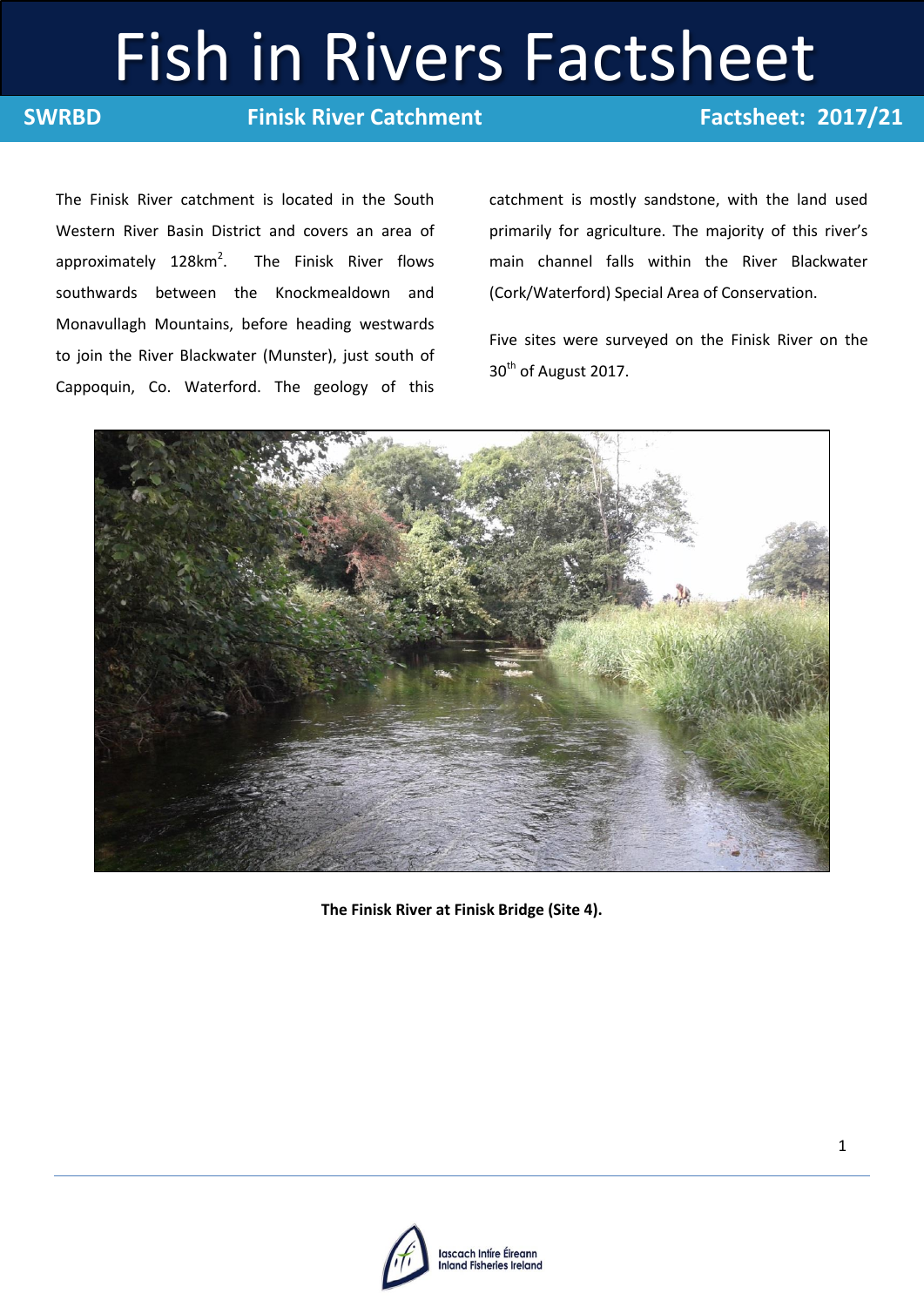

**Map of Finisk River Catchment survey sites, 2017**

# **Site survey details, Finisk River Catchment, 2017**

| No.                                                                     | <b>River name</b>   | <b>Site</b>         | <b>Method</b> | <b>WFD</b>               | <b>Date</b> |  |
|-------------------------------------------------------------------------|---------------------|---------------------|---------------|--------------------------|-------------|--|
|                                                                         | <b>Finisk River</b> | Tooraneena          | TEF (Handset) | $\overline{\phantom{a}}$ | 30/08/2017  |  |
| 2                                                                       | <b>Finisk River</b> | Mountain Castle Br. | Spot check    | $\overline{\phantom{a}}$ | 30/08/2017  |  |
| 3                                                                       | <b>Finisk River</b> | Modelligo Br.       | TEF (Handset) | Yes                      | 30/08/2017  |  |
| 4                                                                       | <b>Finisk River</b> | Finisk Br.          | TEF (Handset) | $\overline{\phantom{a}}$ | 30/08/2017  |  |
| 5                                                                       | <b>Finisk River</b> | Whitechurch Br.     | Spot check    | $\overline{\phantom{a}}$ | 30/08/2017  |  |
| TEF (Ten-minute electrofishing), Spot check (presence/absence recorded) |                     |                     |               |                          |             |  |

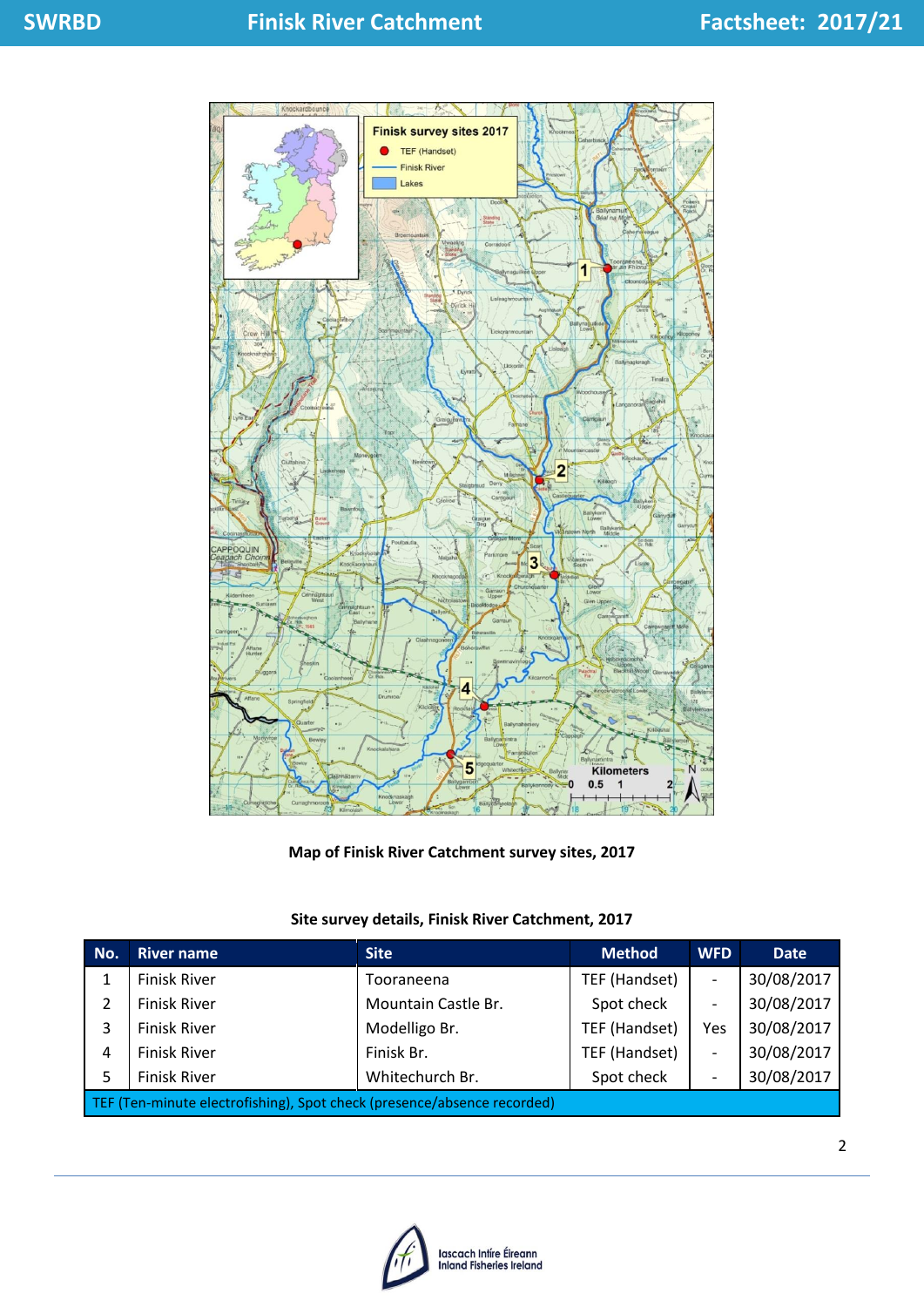| Site no.                              | $\mathbf{1}$ | $2^{\circ}$ |       | 3     |                          | 4     | 5           |
|---------------------------------------|--------------|-------------|-------|-------|--------------------------|-------|-------------|
| <b>Species</b>                        | 2017         | 2017        | 2010  | 2014  | 2017                     | 2017  | 2017        |
| Brown trout                           | 0.350        | Yes         | 0.013 | 0.011 | 0.108                    | 0.012 | <b>Yes</b>  |
| 0+ brown trout                        | 0.244        | Yes         | 0.004 | 0.002 | 0.071                    | 0.004 | <b>Yes</b>  |
| 1+ & older brown trout                | 0.106        | Yes         | 0.009 | 0.009 | 0.037                    | 0.008 | <b>Yes</b>  |
| European eel                          |              |             | 0.004 | 0.011 | 0.024                    |       |             |
| Lamprey sp.                           |              |             | 0.002 |       |                          |       |             |
| Salmon                                | 0.018        | Yes         | 0.619 | 0.200 | 0.040                    | 0.029 | <b>Yes</b>  |
| $0+$ salmon                           |              | Yes         | 0.439 | 0.173 | 0.040                    | 0.025 | <b>Yes</b>  |
| $1+$ & older salmon                   | 0.018        | Yes         | 0.180 | 0.027 | $\overline{\phantom{0}}$ | 0.004 | <b>Yes</b>  |
| Stone loach                           |              |             |       | 0.011 | -                        |       |             |
| Three-spined stickleback              |              |             |       | 0.005 |                          | -     |             |
| <b>All Fish</b>                       | 0.369        | Spot        | 0.637 | 0.239 | 0.172                    | 0.041 | <b>Spot</b> |
| <b>Yes- Present (Spot check only)</b> |              |             |       |       |                          |       |             |

# **Minimum density estimates (no. fish/m<sup>2</sup> )**